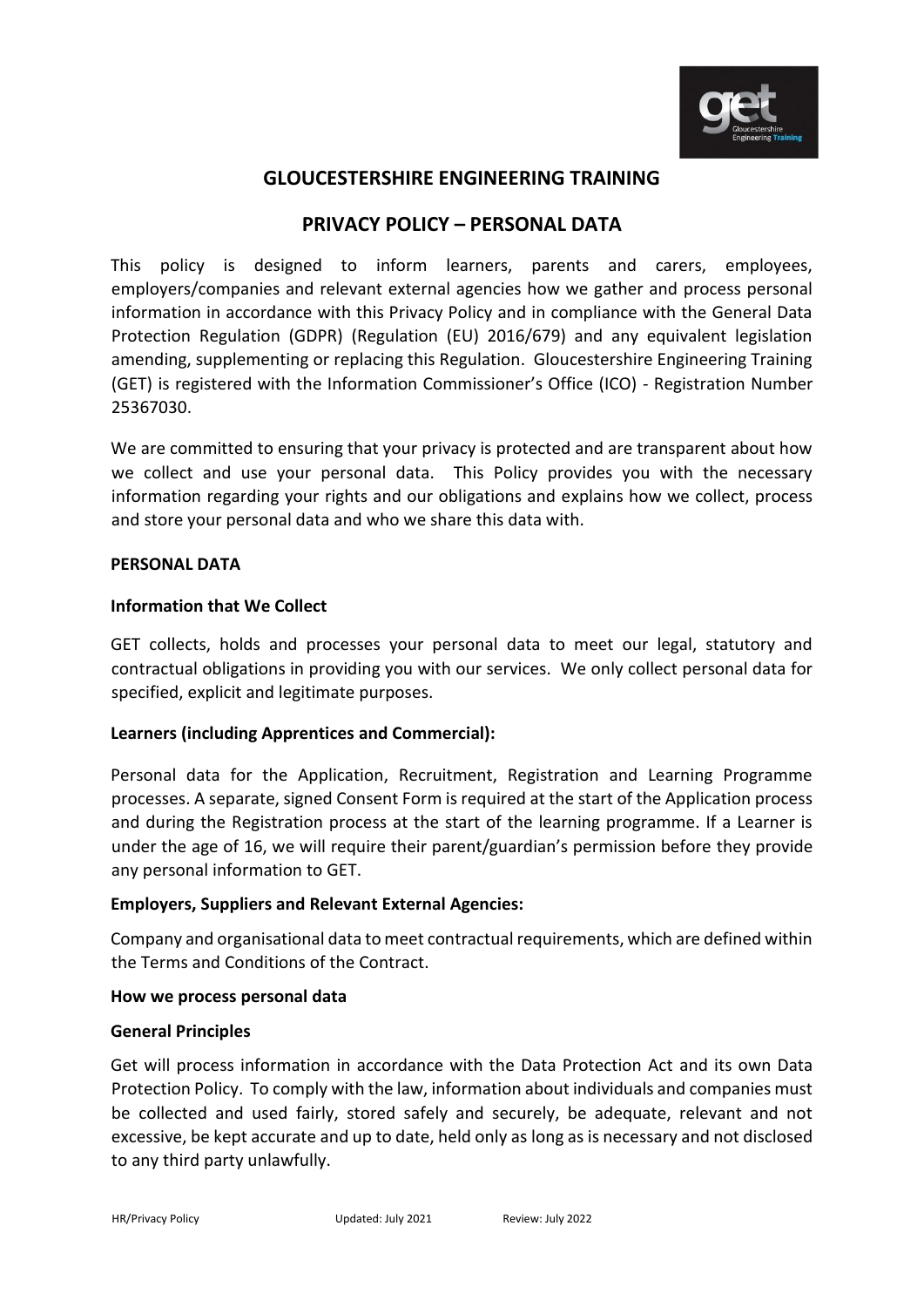The information provided is shared with the Education and Skills Funding Agency (ESFA), on behalf of the Secretary of State for the Department of Education (DfE). Learners' personal information will be used by the DfE, the ESFA (an executive agency of the DfE) and any successor bodies to these organisations and is used by the DfE to exercise its functions and to meet its statutory responsibilities, including under the Apprenticeships, Skills, Children and Learning Act 2009 and to create and maintain a unique learner number (ULN) and a personal learning record (PLR). The information will be securely destroyed after it is no longer required for these purposes. The information may be shared with third parties for education, training, employment and well-being related purposes, including for research.

This will only take place where the law allows it and the sharing is in compliance with data protection legislation. Further information about the use of and access to data are available at [https://www.gov.uk/publications/esfa-privacy-notice.](https://www.gov.uk/publications/esfa-privacy-notice) GET's Data Protection Policy is also available on request.

We will only collect your personal data in the performance of a contract or to provide you with a service. As part of our contractual terms and conditions, we may also share personal information with other external agencies pertinent to the training programme(s) undertaken, which will include external Awarding Bodies, end-point assessment organisations and Ofsted. This also includes other external third-party service providers, such as accountants, auditors, industry experts, legal and other outside professional advisors, for example, IT systems support and hosting service providers, printing, advertising and marketing providers, that assist us in carrying out business activities. GET is a member of the Group Training Associations England (GTAE) and other relevant Membership organisations. We will never disclose or share your data without your consent; unless required to do so by law. We only retain your data for as long as is necessary and for the purpose(s) specified in this Policy, Contract or Agreement.

### **Retention**

We only retain your data for as long as is necessary and for the purpose(s) specified in this Policy. Our policy is to keep personal data for a specified period in which time it will be securely destroyed, or for as long as is required in order to carry out a particular purpose, meet a particular obligation and/or meet regulatory and statutory requirements. Data will usually be retained for a period of 6 years, unless legal or statutory requirements require us to extend this period. All data processors, including staff, or acting on our behalf only process your data in accordance with instructions from us and comply fully with this Privacy Policy, the data protection laws and any other appropriate confidentiality and security measures.

# **For Marketing Purposes**

We may contact you for marketing purposes and send you relevant information about our training programmes, or if you have made an enquiry regarding GET's services if you have provided consent to receive this information. We would use your information to:

- provide you with information about the services we offer
- assist you in answering any questions or queries you request
- send newsletters, brochures or updates, where you have consented to do so

We will keep such data until you notify us otherwise and/or withdraw your consent.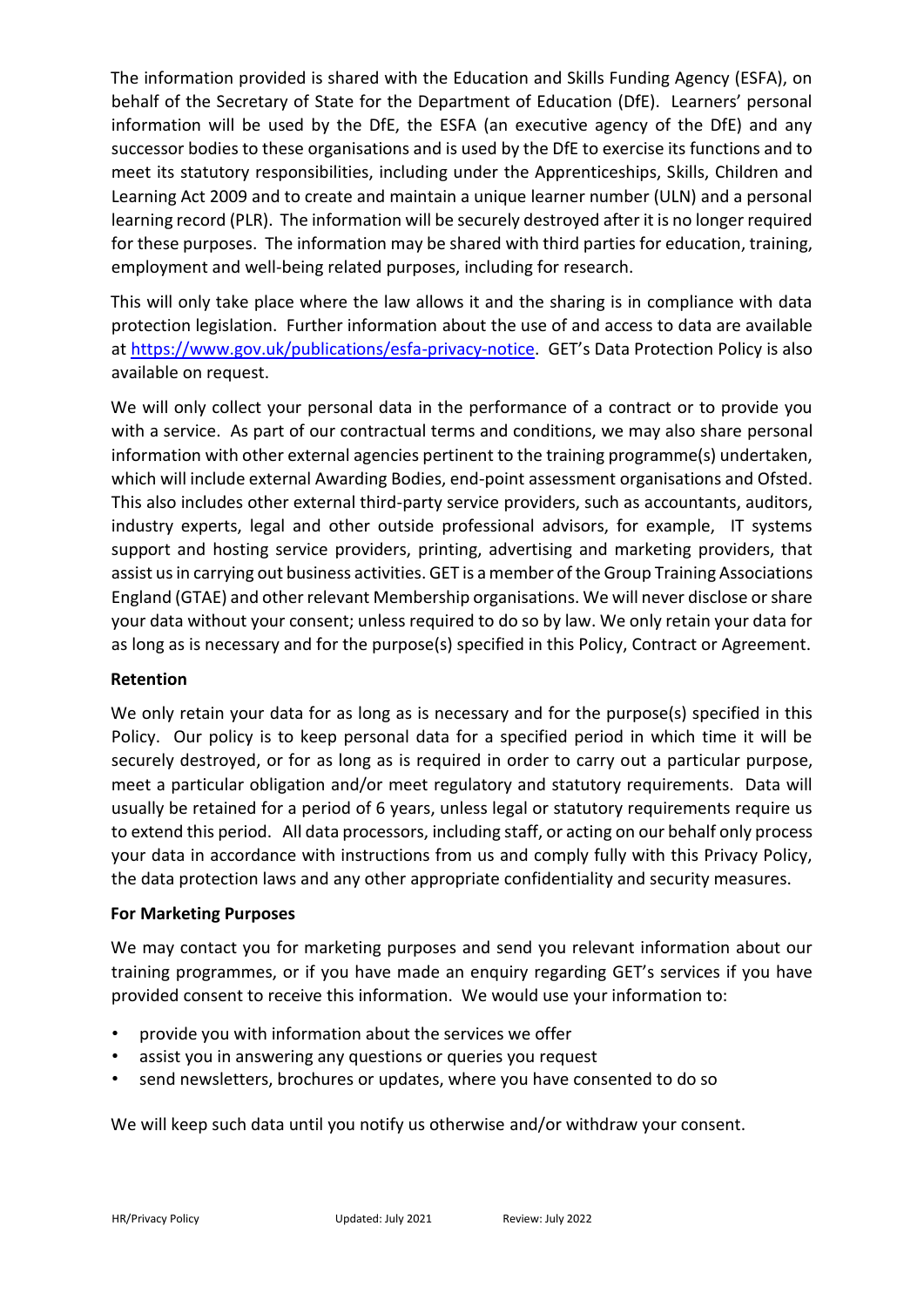### **Keeping your Information Safe and Secure**

GET is committed to keeping all personal information secure to protect it from being inappropriately or accidentally accessed, used, shared or destroyed. All information is stored safely and securely.

### **Internal Databases**

A significant amount of our learner data is held on our internal database system, which has a significant number of inbuilt features to control access. In addition to being able to specify what actions internal users can perform, we also restrict them to subdivisions of the database using Sites, Funding Organisations and Main Users and fields which contain personal information are encrypted and restricted to only the necessary users. The system is also able to pseudo-anonymise learner records to restrict unnecessary access to personal data.

### **The Website**

GET's Website and its hosts take a proactive approach to user privacy and ensure the necessary steps are taken to protect the privacy of its users. Our website complies to all UK national laws and requirements for user privacy.

### **Cookie Policy**

Our website uses cookies to improve your experience when visiting our website. Cookies are small files which asks permission to be placed on your computer/device. Once you agree, the file is added and the cookie helps analyse web traffic or lets you know when you visit a particular site. Cookies allow web applications to respond to you as an individual and tracks, saves and stores information about your interactions with and usage of the website. This allows the website, through its server to provide you with a tailored experience within the website. Our website uses a cookie control system allowing the user on their first visit to the website to allow or disallow the use of cookies on their computer/device. This complies with legislation requirements for websites to obtain explicit consent from users before leaving behind or reading files such as cookies on a user's computer/device.

# **Google Analytics**

Our website uses Google Analytics tracking software to monitor activity to better understand how you use it and how to improve our service to you. The cookies used to deliver Google Analytics are used to store information, such as what time your current visit occurred, whether you have been to the site before and what site referred you to the web page. These cookies contain no personally identifiable information but they will use your computer's IP address to know from where in the world you are accessing the Internet. Google stores the information collected by these cookies on their servers and Google may transfer this information to third-parties where required to do so by law, or where such third-parties process the information on Google's behalf. Further information is provided on this link – <http://www.google.com/analytics/learn/privacy.html>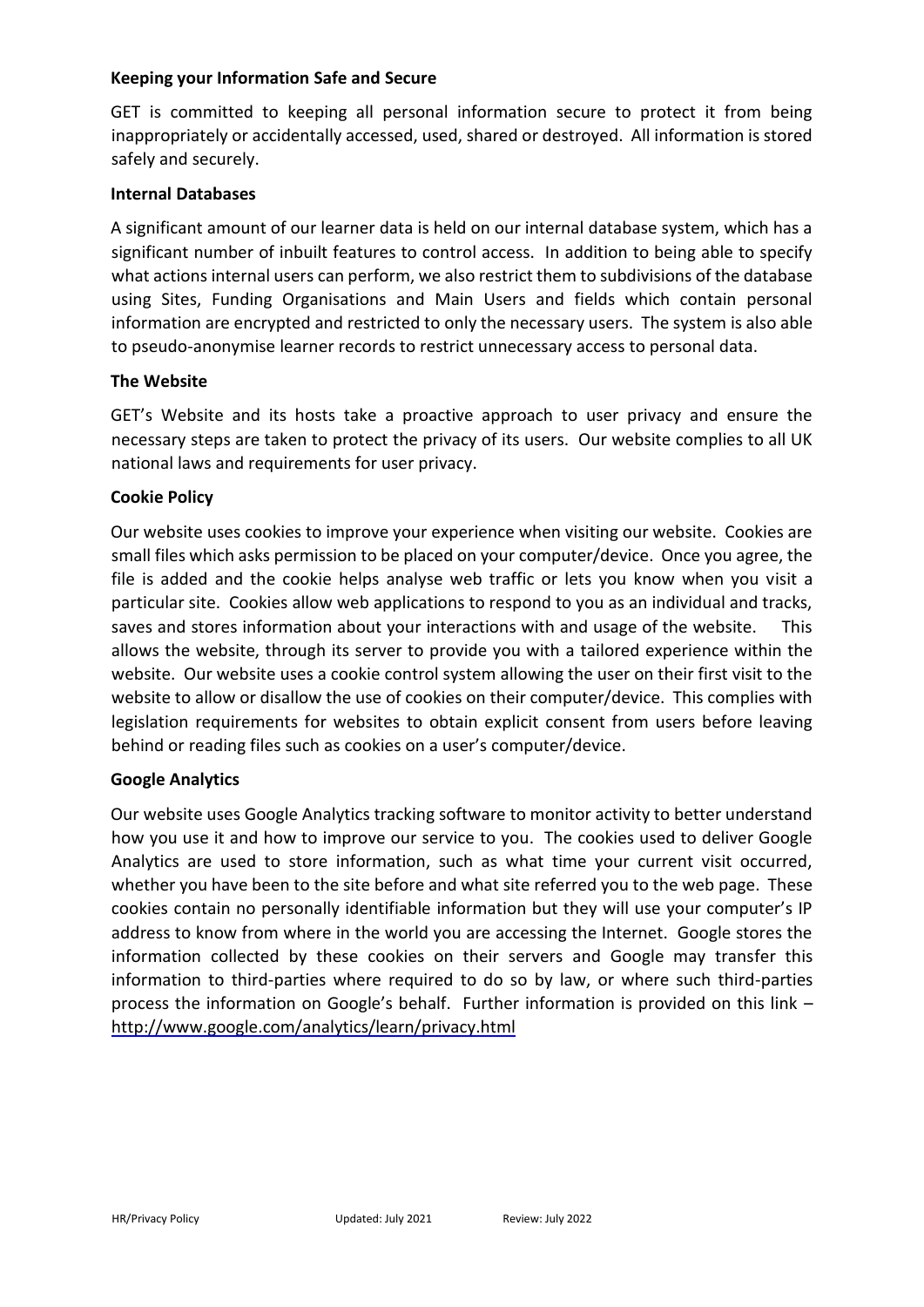### **Links to other websites**

Our website may contain links to other websites of interest. However, you should note that we do not have any control over these other websites. Once you have used any of these links to leave our site, we cannot be responsible for the protection and privacy of any information which you provide whilst visiting these sites and such sites are not governed by this privacy statement.

## **Social Media Platforms**

We participate with social media platforms subject to their privacy policies. Our website may use social sharing buttons which help share web content directly from web pages to social media platforms. The social media platform may track and save your request to share a web page through your social media platform account.

### **Subject Access Requests**

Individuals have the right to make a subject access request in relation to their personal data and can ask for confirmation that their data is being processed and access the data. GET may ask for proof of identification before the request can be processed. GET reserves the right to make a reasonable charge for the information where a request is manifestly unfounded or excessive, particularly if it is repetitive. GET will endeavour to respond within the one month specified by law.

### **Your Rights**

Individuals have a number of other rights in relation to their personal data and how it is collected, processed and shared. The GDPR includes the following rights for individuals:

- the right to be informed
- the right of access
- the right to rectification
- the right to erasure
- the right to restrict processing
- the right to data portability
- the right to object

# **Data Security**

GET takes the security of personal data seriously. We have internal policies and controls in place to protect personal data against loss, alteration, destruction, misuse or disclosure and ensures relevant access control. Where we engage third parties to process personal data on our behalf, such parties do so on the basis of written instructions, are under a duty of confidentiality and are obliged to implement appropriate technical and organisational measures to ensure the security of data. Some of these measures have been mentioned above, but this also includes:

- email and website encryption
- Firewall protection
- Network protection
- Full antivirus protection